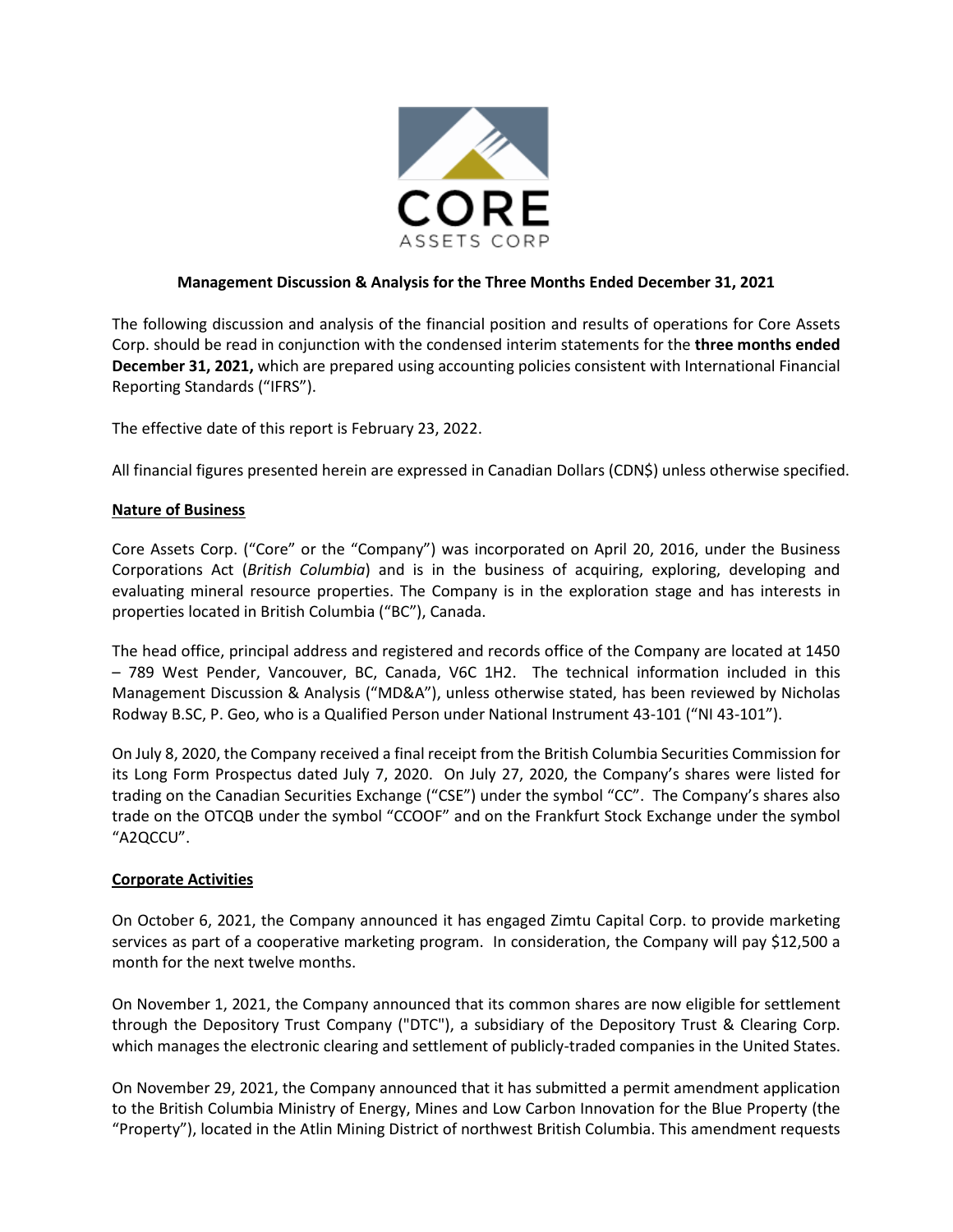for additional helicopter-supported drill sites and the option to complete induced polarization geophysical surveys within a broader area totalling 29,460 ha.

On December 1, 2021, the Company appointed Mr. Andrew Carne to the Board of Directors and accepted the resignation of Ms. Alicia Milne.

On December 21, 2021, the Company announced the findings and interpretations of petrographic examinations completed on 17 samples collected within the 6.6 x 1.8 kilometer mineralized trend at the Blue Property during the 2021 Phase 2 exploration program. The Company has also begun drill tendering for the 2022 exploration season at the Blue Property (the "Property") located in the Atlin Mining District of British Columbia.

On January 21, 2022, the Company completed a non-brokered private placement (the "Offering") of 6,657,752 units (each, a "Unit") at a price of \$0.24 per Unit for gross proceeds of \$1,597,860. Each Unit is comprised of one common share (each, a "Share") in the capital of the Company and one whole transferable Share purchase warrant (each, a "Warrant"). Each Warrant will entitle the holder to purchase one additional Share (each, a "Warrant Share") for a period of two years from the closing date (the "Closing Date") at an exercise price of \$0.39 per Warrant Share. In connection with the Offering, Crescat Capital LLC ("Crescat Capital") has agreed to make a strategic investment in the Company of \$1,275,000 (the "Crescat Capital Investment"). Following the completion of the Crescat Capital Investment, Crescat Capital will have an option to participate in future financings of the Company to maintain its interest in the Company for so long as it holds greater than 3% of the issued and outstanding Common Shares. All securities issued in connection with the Offering will be subject to a four month hold as required under applicable securities laws and, in addition, will be subject to an 18 month hold from the Closing Date split up into 3 releases of one third (1/3) of the securities issued under the Offering every six months from the Closing Date The proceeds of the Offering are anticipated to be used for further exploration programs at the Company's Blue Property and for general working capital purposes. Insiders of the Company may participate in the Offering. Cash finder's fees of \$4,100.64 were paid to eligible finders in connection with the Offering. Andrew Carne and Sean Charland, directors of the Company, and Jody Bellefleur, the Chief Financial Officer of the Company, were issued 20,800 Units, 85,000 Units and 25,000 Units respectively under the Offering.

On January 24, 2022, the Company announced that it had appointed Ms. Monica Barrington as Vice President of Exploration, Mr. Joel Faltinsky as Director, and Mr. David Gower as a Technical Advisor to the Company. The Company also announced the resignation of Mr. Scott Rose as Director and Corporate Secretary.

On January 24, 2022, the Company announced it has engaged CEO Views to author and publish an overview of the Company and its business and properties. The article is expected to be published in mid-2022 and will be available solely on CEO Views' website. CEO Views will be paid a cash fee of \$9,105 for its services. CEO Views is independent to Core Assets.

On January 31, 2022, the Company announced channel sample results from five outcropping carbonate replacement massive sulphide occurrences at the Jackie Target, part of the 6.6km long by 1.8km wide Silver Lime carbonate replacement deposit ("**CRD**") prospect. Sawn channel samples were collected as part of the Company's 2021 maiden field campaign at Silver Lime.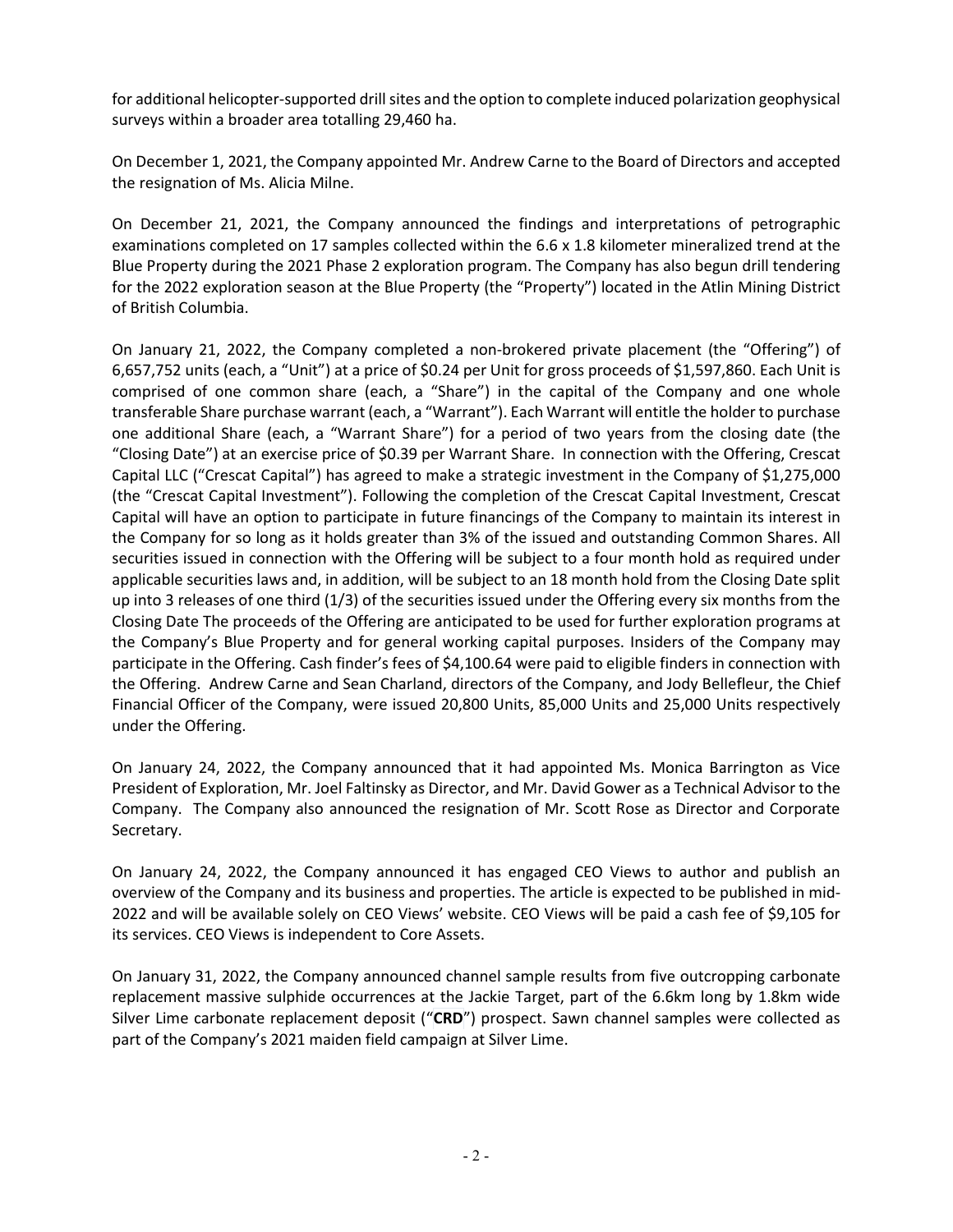On February 14, 2022, the Company announced channel sample results from 10 carbonate replacement and skarn, massive-to-semi massive sulphide occurrences at the Sulphide City and Grizzly Targets during Phase 2 of the 2021 Exploration Program carried out at the Blue Property

Subsequent to December 31, 2021, 4,118,904 share purchase warrants priced at \$0.15, 650,000 stock options priced at \$0.10, and 525,000 stock options priced at \$0.14 were exercised for gross proceeds of \$756,336.

## **Selected Annual Information**

The following is a summary of the financial data of the Company for the last three completed fiscal year ends and are derived from the audited annual financial statements of the Company:

|                                                                | For the years ended September 30, |         |         |
|----------------------------------------------------------------|-----------------------------------|---------|---------|
|                                                                | 2021                              | 2020    | 2019    |
|                                                                | \$                                | \$      | \$      |
| <b>Total Revenues</b>                                          | Nil                               | Nil     | Nil     |
| Loss from continuing operations                                | 1,070,376                         | 159,499 | 16,291  |
| Loss from continuing operations (per share, basic and diluted) | 0.03                              | 0.01    | 0.01    |
| Net loss                                                       | 1,070,376                         | 159,499 | 16,291  |
| Net loss (per share, basic and diluted)                        | 0.03                              | 0.01    | 0.01    |
| Net comprehensive loss for the year                            | 1,070,376                         | 159,499 | 16,291  |
| Total assets                                                   | 3,041,059                         | 532,341 | 537,121 |
| Total long-term financial liabilities                          | Nil                               | Nil     | Nil     |
| Cash dividend declared per share                               | Nil                               | Nil     | Nil     |

The Company has recorded losses in each of its three most recently completed fiscal years, and expects to continue to record losses until such time as an economic resource is identified, developed, and brought into profitable commercial operation on one or more of the Company's properties or otherwise disposed of at a profit.

#### **Business of the Company**

The principal business carried on and intended to be carried on by the Company is the exploration of mineral resources on the Company's principal property, being the Blue Property, which is in the exploration stage.

To date, the Company has raised \$5,795,147 through the sale of common shares.

# **Blue Property**

#### Property Details

On December 10, 2018, the Company signed an agreement with Zimtu Capital Corp. ("Zimtu"), a related party, whereby the Company can earn a 100% interest in and to the Blue Property, in British Columbia. For its participation in the transaction, the Company will pay \$100,000 (paid) and issue 3,000,000 common shares of the Company in staged payments (1,000,000 shares with a fair value of \$50,000 issued during the year ended September 30, 2019 and 2,000,000 with a fair value of \$225,000 were issued during the year ended September 30, 2021). Zimtu will retain a 2% Net Smelter Return (NSR) royalty. The Company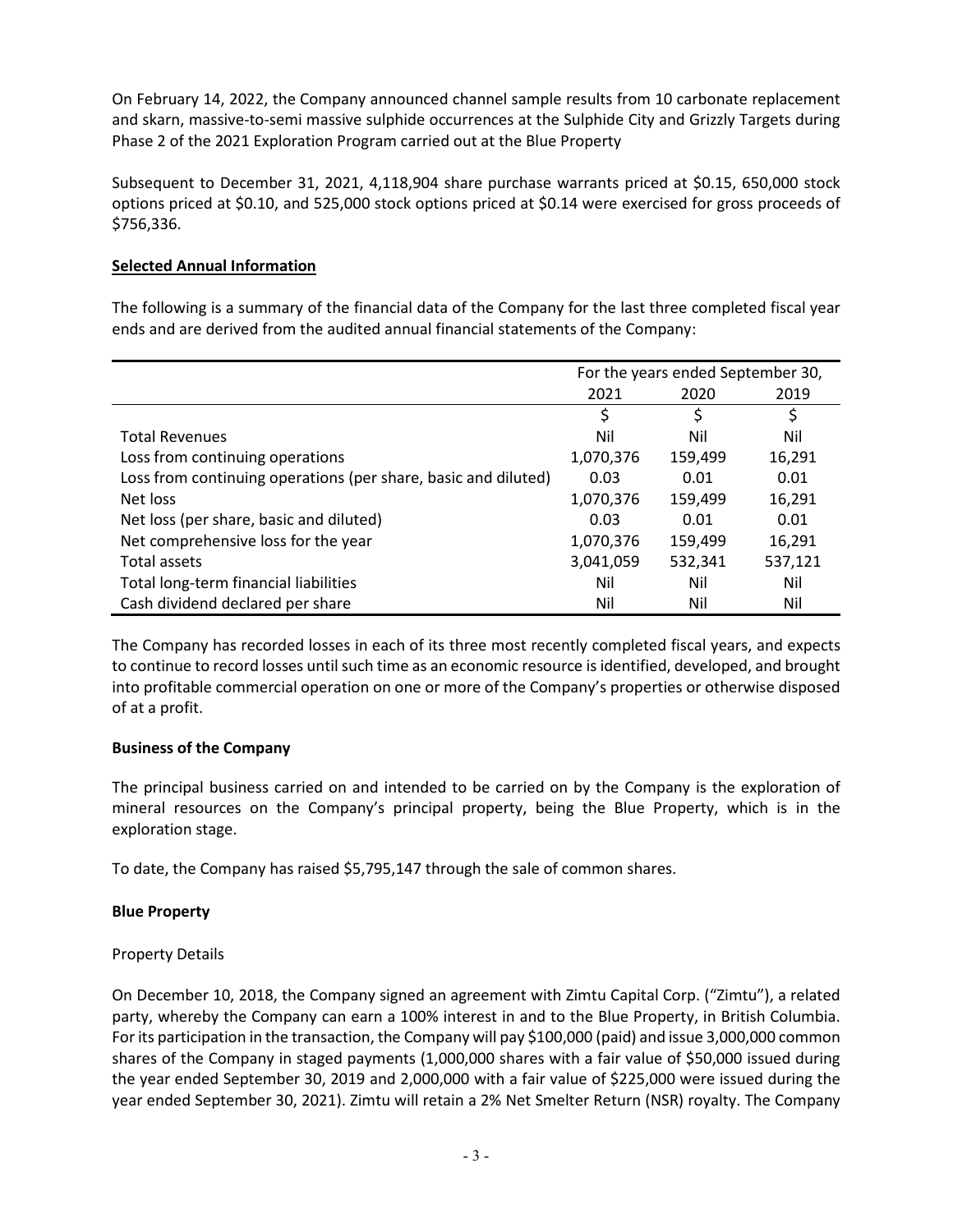has the right to buy back 1% of the NSR within 5 years of the agreement by paying \$1,000,000. The original agreement was amended June 10, 2021 to change the date of the final payment from December 10, 2021 to June 15, 2021. On January 7, 2022, the Company and Zimtu signed an agreement to remove the 2% NSR royalty from the original and amended agreements.

In August 2020, the Company acquired 8 additional claims in and around the Company's Blue and Silver Lime properties from Zimtu. The cost to acquire the claims amounted to the cost of staking paid by Zimtu (\$23,025). Zimtu will retain a 2% NSR royalty, of which the Company shall have the right to buy back 1% within 5 years of the agreement by paying \$1,000,000. The addition of these claims expanded and consolidated the Blue Property and the Silver Lime Property into one contiguous property that will continue to be called the Blue Property. On January 7, 2022, the Company and Zimtu signed an agreement to remove the 2% NSR royalty from the original and amended agreements.

In June 2021, the Company acquired 6 additional claims in and around the Company's Blue and Silver Lime properties from Zimtu. The cost to acquire the claims amounted to the cost of staking paid by Zimtu of \$26,095 plus 20% interest for a total of \$31,314.

During the year ended September 30, 2021, the Company staked an additional 82,257 ha of land, increasing its land package to approximately 108,337 ha. The cost of the staking was \$140,950.

The Blue Property is located 48 km southwest of the town of Atlin, British Columbia. The Company currently holds 100% title ownership in the Blue Property, that covers a land area of ~108,337 Ha (~1,083 km<sup>2</sup>). The project lies within the Atlin Mining District, a well-known gold mining camp. The Property hosts a major structural feature known as The Llewellyn Fault Zone ("LFZ"). This structure is approximately 140 km in length and runs from the Yukon border down through the property to the Alaskan Panhandle Juneau Ice Sheet in the United States. Core Assets believes that the south Atlin Lake area and the LFZ has been neglected since the last major exploration campaigns in the 1980's. The LFZ plays an important role in mineralization of near surface metal occurrences across the property. The past 50 years have seen substantial advancements in the understanding of porphyry, skarn, and carbonate replacement type deposits both globally and in BC's Golden Triangle. The company has leveraged this information at the Blue Property to tailor an already proven exploration model and believes this could facilitate a major discovery. Core Assets is excited to become one of Atlin Mining District's premier explorers where its team believes there are substantial opportunities for new discoveries and development in the area.

# **Exploration update**

On February 14, 2022, the Company announced channel sample results from 10 carbonate replacement and skarn, massive-to-semi massive sulphide occurrences at the Sulphide City and Grizzly Targets during Phase 2 of the 2021 Exploration Program carried out at the Blue Property (the "**Property**"), Atlin Mining District of British Columbia:

- 10 channels comprising a combined length of 39.25 metres were cut and sampled at average intervals of 0.5 metres at the Grizzly (Mantos) Target and the adjacent Sulphide City Target in 2021. **High-grade mineralization in these combined areas spans 600m by 350m.**
- Of the 80 channel samples collected, **5 samples assayed greater than 50g/t Ag, 47 greater than 0.20% Cu, and 33 channel samples assayed greater than 5.0% Zn.**
- Grizzly Channel CH21-05 returned length weighted average assay values of **175g/t Ag, 0.28% Cu, 0.31% Pb, and 10% Zn over 1.0m; including 0.5m of 222g/t Ag, 0.28% Cu, 0.38% Pb and 7.2% Zn (Figure 2).**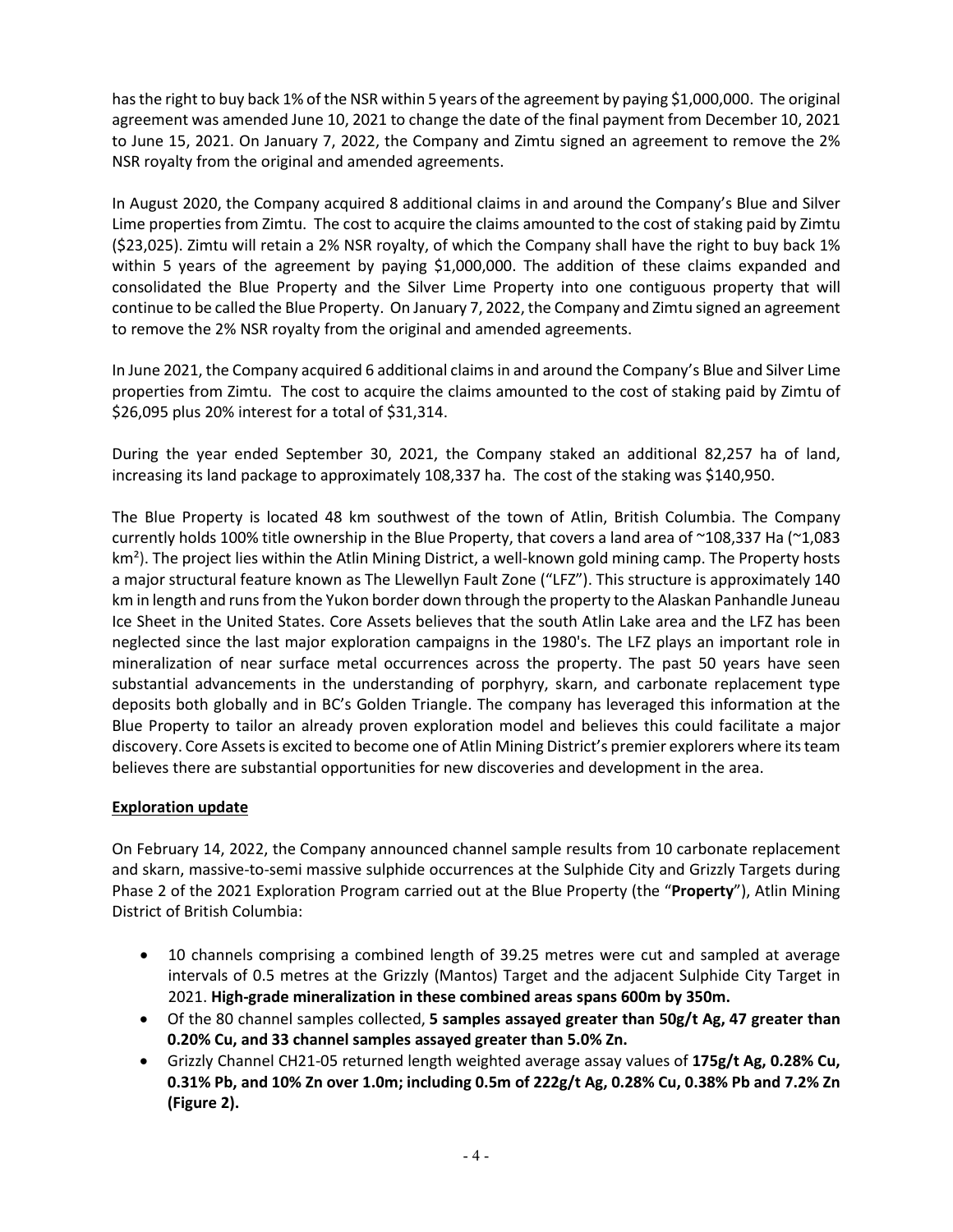- Sulphide City Channel CH21-02 returned assay values of **5.3m of 14g/t Ag, 0.29% Cu and 10.2% Zn; including 0.5m of 46g/t Ag, 0.49% Cu, and 11.8% Zn over 0.5m (Figure 3).**
- The 2021 Discovery Zone (collectively the Grizzly, Sulphide City, and Amp Targets) defines a **1.8km long by 1.2km wide, high-grade carbonate replacement mineralization (CRM) target within the extensive 6.6km by 1.8km mineralized corridor that remains open in all directions.**
- **Drill targeting and planning is underway for the upcoming Exploration Program at the 2021 Discovery Zone, the Silver Lime Prospect, and the Laverdiere Prospect.**

On January 31, 2022, the Company announced channel sample results from five outcropping carbonate replacement massive sulphide occurrences at the Jackie Target, part of the 6.6km long by 1.8km wide Silver Lime carbonate replacement deposit ("**CRD**") prospect within the Company's 100% controlled Blue Property (the "**Property**"), in the Atlin Mining District of British Columbia. Sawn channel samples were collected as part of the Company's 2021 maiden field campaign at Silver Lime. Additional 2021 channel sampling results from the nearby Grizzly Discovery Zone and Sulphide City Target are expected to return in February 2022.

As a first pass attempt to evaluate the grade of replacement sulphide mineralization at Jackie, five sulphide bodies, all outcropping within an area measuring 400 x 380 meters, were channel sampled at an average sample interval of 0.5m . All five sulphide bodies yielded high-grade base metal-silver results including:

- 486g/t Ag, 0.36% Cu, 9.4% Pb, and 13.0% Zn over 1.4m including 1,080g/t Ag, 0.36% Cu, >20% Pb, and 13.2% Zn over 0.5m in channel CH21-14 (Figure 3).
- 336g/t Ag, 0.26% Cu, 7.9% Pb, and 9.5% Zn over 1.25m including 851g/t Ag, 0.29% Cu,  $>$ 20% Pb, and 9.7% Zn over 0.35m in channel CH21-11.
- 284g/t Ag, 0.57% Cu, 12.3% Pb, and 11.1% Zn over 2.5m including 383g/t Ag, 0.82% Cu, 16.6% Pb, and 10.3% Zn over 1.5m in channel CH21-13.
- 200g/t Ag, 0.24% Cu, 6.6% Pb, and 13.5% Zn over 1.5m including  $516g/t$  Ag, 0.10% Cu, 18.6% Pb, and 17.0% Zn over 0.5m in channel CH21-12.
- 29g/t Ag, 0.20% Cu, 1.3% Pb, and 11.4% Zn over 3.8m in channel CH21-15.
- Of the 22 channel samples collected, 12 samples assayed greater than 100g/t Ag, 16 greater than 0.20% Cu, 14 greater than 1.0% Pb, and all channel samples collected assayed greater than 5.0% Zn.

The remaining 2021 channel sampling results from the Grizzly Discovery Zone and Sulphide City, both CRD targets nearby Jackie, are expected to be released in February 2022.

On December 21, 2021, the Company reported that petrographic analysis indicated a multi-stage Zn-Pb-Ag-Cu-Bi Carbonate Replacement System and has begun drill tendering at the Blue Property, with the highlights being as follows:

- The Company's geological approach continues to check boxes that indicate the presence of a **large, multi-stage, world class Carbonate Replacement System at the Blue Property.**
- Massive sulphide composition, intergrowths, and replacement textures observed through petrography at the Grizzly, Amp, Jackie, and Sulphide City targets show a zonation pattern characteristic of **significant world class Zn-Pb-Ag-Cu-Bi Carbonate Replacement Deposits (CRD's).** This will aid significantly in vectoring toward the Porphyry source.
- Reflected light and scanning electron microscopy has confirmed the mineralogy of the system as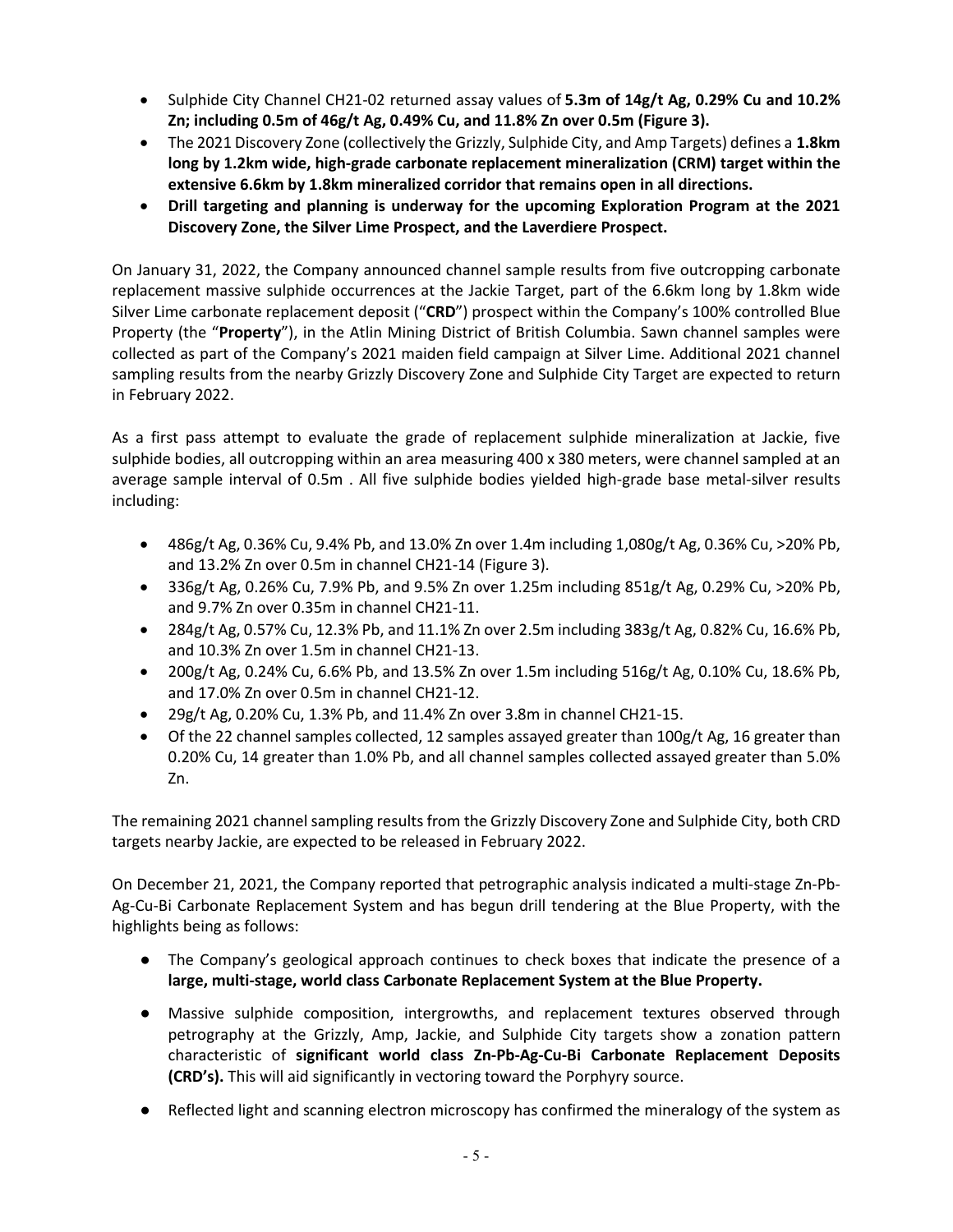being hosted in the following sulphide assemblages; Sphalerite (Zn), Chalcopyrite (Cu), Galena (Pb), Pyrrhotite, and Pyrite (Fe-Sulphides), crosscut by a later Galena-dominated assemblage associated with Hessite (Ag-Telluride) and Native Bismuth (Bi).

- The presence of Fe-rich Sphalerite and local fugitive calcite observed in samples bordering the "Porphyry Hub" also indicate a close proximity to the Porphyry source.
- The Company has begun drill tendering for the upcoming 2022 exploration season.

On November 29, 2021, the Company reported an update on exploration activities at the Blue Property with the highlights being as follows:

- currently permitted for diamond drilling at the Laverdiere and Jackie showings
- If approved, the permit amendment will include 50 helicopter-supported diamond drill sites and up to 30-line kilometers of induced polarization geophysical surveys over the recently staked ground that includes Ag, Zn, Pb, Cu massive sulphide showings within the Blue Property.
- The proposed permit amendments will allow for exploratory diamond drilling at Core Assets' **Grizzly Manto Discovery Zone,** which was **discovered in 2021 and extended massive sulphide mineralization at surface to 6.6km x 1.8km and remains open.**
- **The average grade of 44 samples collected in 2021 at the Grizzly Manto returned assay values of 8.2% Zn, 1.8% Pb, 0.40% Cu and 110 g/t Ag over a 500m strike length.**
- Initial interpretations from the 2021 Versatile Time Domain Electromagnetic Survey (VTEM) and assay results from channel sampling campaigns are expected to be released in the coming months.

# **About the Blue Property**

The Blue Property consists of two main historical mineral prospects ('Laverdiere' and 'Silver Lime') in a total contiguous land package of approximately 108,337 ha (~1,083 km²).The project is located 48 km southwest of the town of Atlin, British Columbia. In 2018, the Company sent a geological team to the Blue Property for preliminary surface sampling. Three areas of skarn exposure with massive and disseminated sulphide were observed along the western side of the Llewellyn Fault Zone, known as the Laverdiere Prospect. A total of 28 grab samples were collected and sent for analysis with values of up to 8.46% copper, 1.57 g/t gold and 46.5 g/t silver reported.

The Silver Lime Prospect is located just 10 km southwest of the Laverdiere Prospect, and encompasses two significant historical mineral occurrences, the Falcon and Jackie Showings. The Falcon Showing was discovered by Carmac Resources in 1990 and consists of several northwest trending limestone beds and the Jackie showing consists of a series of altered quartz veins. Mineralization often consists of galena, sphalerite, pyrite, chalcopyrite, arsenopyrite and stibnite. The system is exposed in multiple areas on the property with one more significant outcrop that is visible for 25 metres with strike extensions covered by talus. Individual mineralization can be seen up to 2.2 metres wide. To the northwest, a quartz-feldspar porphyry breccia contains smaller quartz veins with semi-massive arsenopyrite and stibnite. Sample 88339 taken from a 2.20 metre vein system assayed 3.3 g/t gold, 2,641 g/t silver, 0.15% copper, 2.5% lead and 3.32% zinc, 5.0% arsenic and 2.56% antimony (ARIS 21162\*).

In 2018, Core Assets Corp., as part of a helicopter reconnaissance program, prospected the Silver Lime Prospect and collected 8 samples. The results confirmed the historic work of Carmac (1990), having returned values of 1.16 g/t gold, 913 g/t silver, 12.45% zinc and >20.0% lead.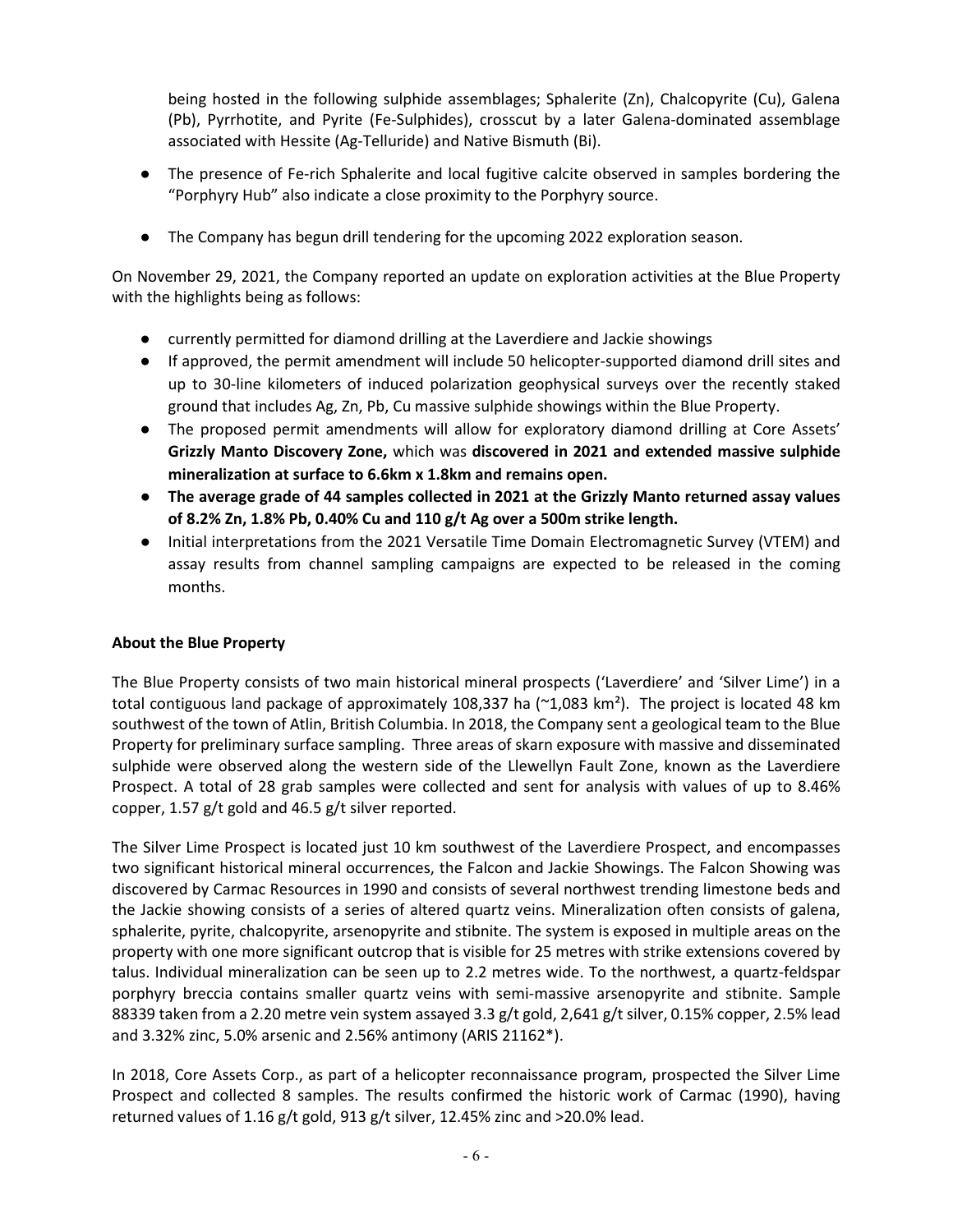The Silver Lime Prospect has the potential to represent a carbonate replacement deposit model (CRD). Massive sulphide mineralization occurs in limestone and biotite-muscovite-sericite schists near the contacts between the units. Large zones of limonite alteration, cut by alaskite and hornblende porphyry dikes, surround these occurrences. The lenses appear to be widest near the porphyry dikes. Several faults follow the general direction of the dikes, suggesting structural control on the mineralization. Sulphides at the Jackie Showing often comprise galena, sphalerite, chalcopyrite, pyrrhotite and pyrite. The mineralization can be up to 30 metres long and 6 metres wide. The smaller occurrences host sphalerite and galena mineralization and the larger occurrences vary mineralogically along length. Galena, quartz and calcite dominate the northwest changing to pyrrhotite, chalcopyrite and pyrite in the centre and border areas (Minfile 104M 031\*).

The 2021 prospecting and sampling programs have focused on resampling the Silver Lime Prospect and evaluating the newly staked ground by Core Assets Corp. to the west of the prospect to better understand how the mineralization is zoned with regards to the source. (see news release dated June 11, 2021).

Nicholas Rodway, P.Geo, is President, CEO and a Director of the Company, and Qualified Person as defined by National Instrument 43-101. Mr. Rodway supervised the preparation of the technical information in this report.

# **Overall Performance**

## *Financings*

During the three months ended December 31, 2021:

i. During the three months ended December 31, 2021, 420,000 share purchase warrants priced at \$0.15 and were exercised for gross proceeds of \$63,000.

During the year ended September 30, 2021:

- i. On December 10, 2020, 1,000,000 common shares with a fair value of \$90,000 were issued in connection with the Blue Property.
- ii. On March 17, 2021, the Company closed the Offering, issuing 12,177,767 Units at a price of \$0.09 per Unit for gross proceeds of \$1,095,999. Each Unit is comprised of one Share in the capital of the Company and one non-transferable Warrant. Each Warrant will entitle the holder to purchase one additional Warrant Share in the capital of the Company for a period of 24 months from the closing date at an exercise price of \$0.15 per Warrant Share in first year and \$0.25 per Warrant Share in second year. The Company paid cash finder's fees of \$8,779 and issued 91,770 Finder's Warrants to certain finders in connection with the Offering. The Finder's Warrants have the same terms and conditions as the Warrant.
- iii. On March 17, 2021, the Company closed the Flow-through Offering, issuing 2,838,334 Shares, issued on a "flow-through basis" pursuant to the Income Tax Act (Canada), at a price of \$0.12 per Share for aggregate gross proceeds of \$340,600. The Company paid cash finder's fees of \$8,064. and issued 67,200 finder's warrants to certain finders in connection with the Flow-through Offering.
- iv. On June 11, 2021, 2,000,000 common shares with a fair value of \$280,000 were issued to directors and a consultant in connection with bonus (see Related Party Transactions)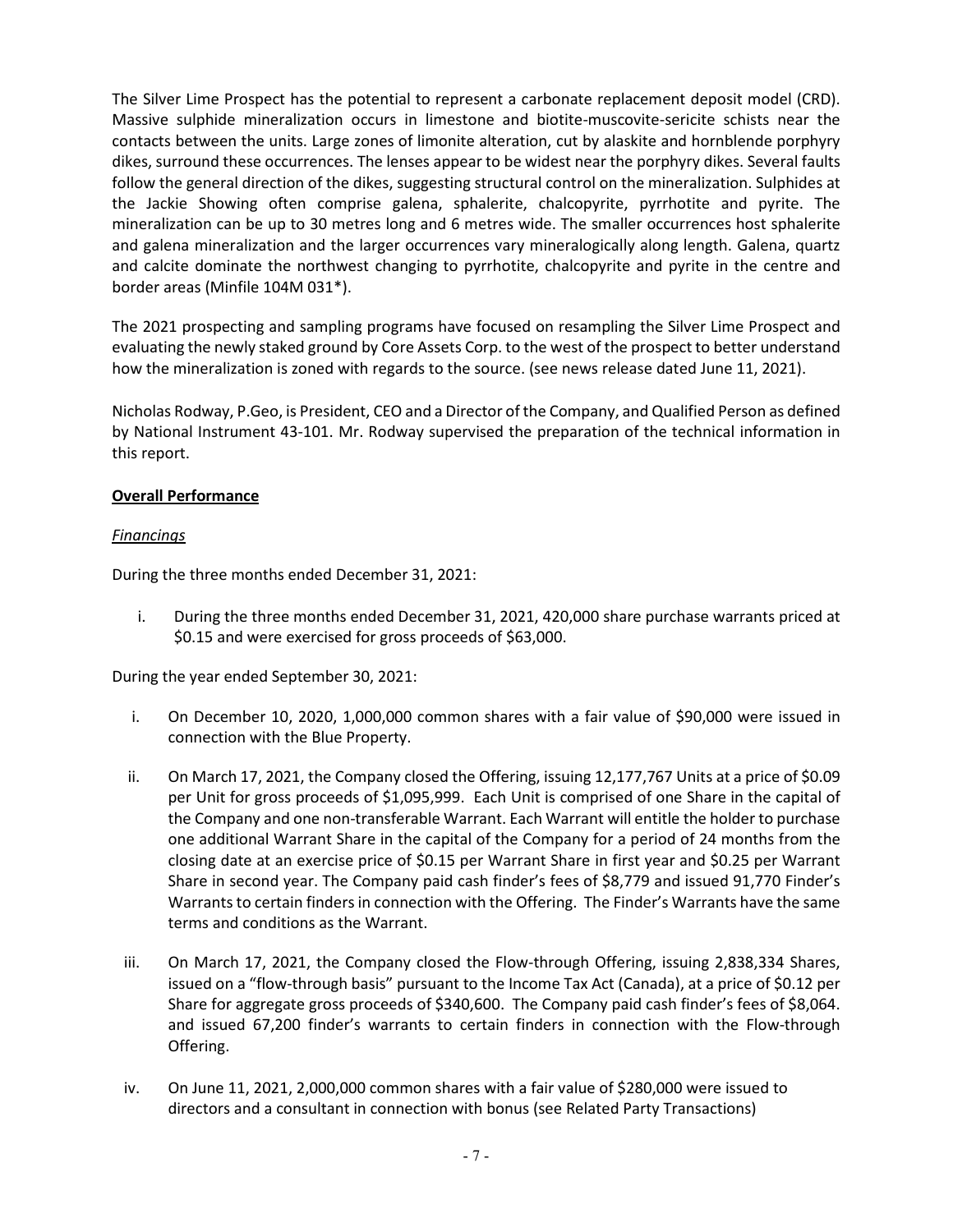- v. On June 15, 2021, 1,000,000 common shares with a fair value of \$135,000 were issued in connection with the Blue Property.
- vi. On August 25, 2021, the Company closed a non-brokered private placement (the "Offering"), issuing 11,012,000 units (each, a "Unit") at a price of \$0.055 per Unit for gross proceeds of \$605,660. Each Unit is comprised of one common share (each, a "Share") in the capital of the Company and one-half of one transferable share purchase warrant (each, a "Warrant"). Each Warrant will entitle the holder to purchase one additional Share (each, a "Warrant Share") in the capital of the Company for a period of 24 months from the closing date at an exercise price of \$0.25 per Warrant Share. All shares issued in connection with this private placement have a twelve month hold period.
- vii. On August 25, 2021, the Company closed a non-brokered flow-through private placement (the "Flow-through Offering"), issuing 4,465,000 Shares, issued on a "flow-through basis" pursuant to the Income Tax Act (Canada), at a price of \$0.08 per Share for aggregate gross proceeds of \$357,200. All shares issued in connection with this private placement have a twelve month hold period.
- viii. During the year ended September 30, 2021, 2,157,778 share purchase warrants priced at \$0.15 were exercised for total gross proceeds of \$323,667.
- ix. During the year ended September 30, 2021, \$31,500 was received for the exercise of warrants. The warrant documents were received in October 2021 and the shares were issued subsequent to September 30, 2021.

For additional details regarding the Company's recent financings, please refer to Notes 7 and 8 of the Company's audited financial statements for the year ended September 30, 2021.

#### *General and Administrative*

Net loss for the three months ended December 31, 2021, was \$139,462, compared to a net loss during the three months ended December 31, 2020 of \$166,339, for a difference of \$26,877. The significant changes in expenses include:

- Administrative fees (2021: \$37,500, 2020: \$40,000);
- Advertising expenses (2021: \$39,373; 2020: \$908);
- Salaries and consulting fees (2021: \$44,173; 2020: \$1,194);
- Transfer agent and filing fees (2021: \$8,166; 2020: \$5,166);
- Legal fees (2021: \$7,730, 2020: \$4,209);
- Office, telephone and miscellaneous (2021: \$3,461, 2020: \$1,552); and
- Share-based payments (2021: \$nil, 2020: \$113,310).

The main reasons for the change in loss for the period is due to the share-based payments expense related to options that were granted in December 2020 offset against the increase in advertising expenditures and consulting fees and salaries due to the Company's increased business activities.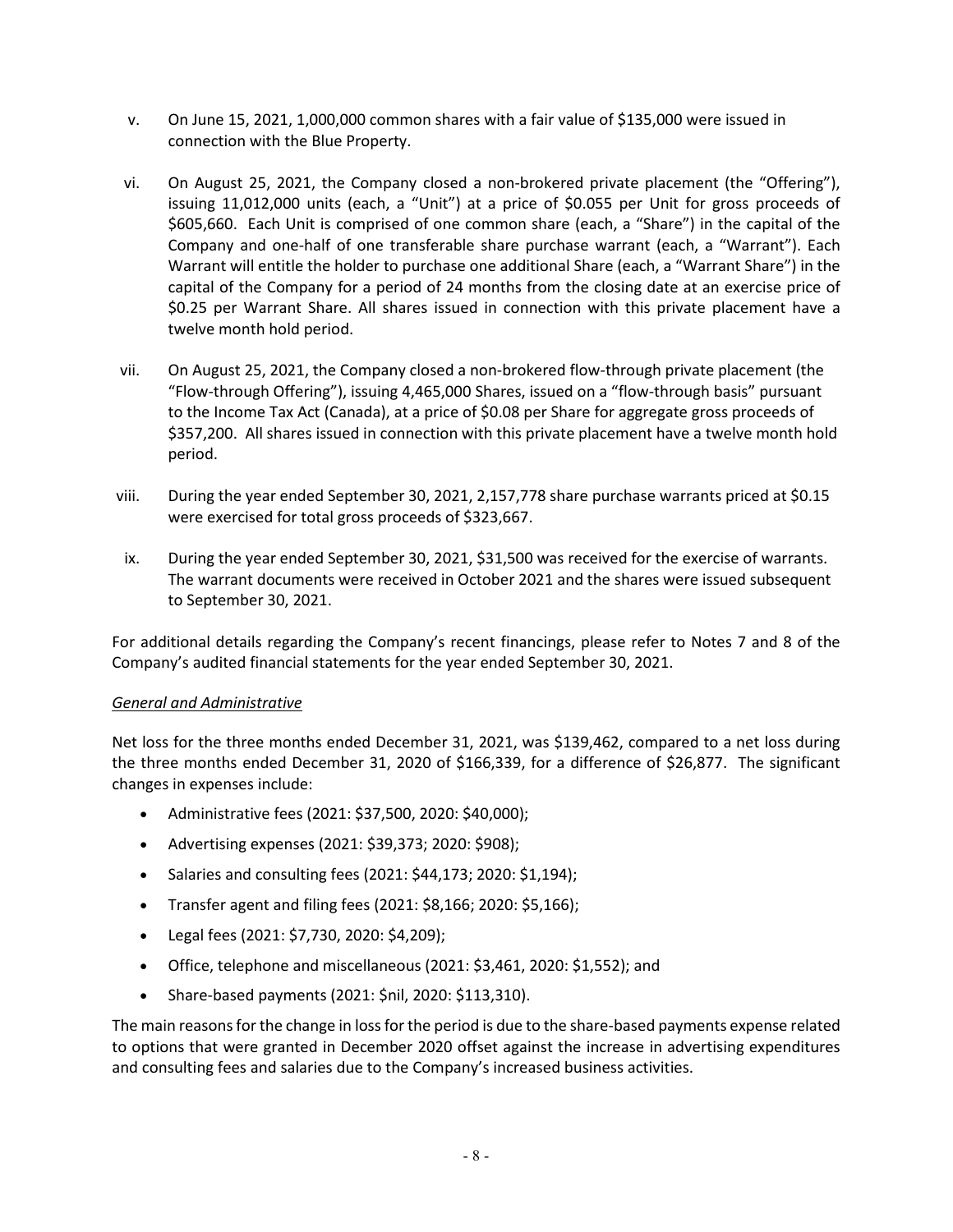## **Summary of Quarterly Results**

|                                                 | <b>December</b> | September  | <b>June 30,</b> | March 31,  |
|-------------------------------------------------|-----------------|------------|-----------------|------------|
|                                                 | 31, 2021        | 30, 2021   | 2021            | 2021       |
| Revenues                                        | Nil             | Nil        | Nil             | Nil        |
| Net income (loss) from continuing operations    | (139,462)       | (154, 147) | (612, 533)      | (138, 254) |
| Net income (loss) and comprehensive income      | (139, 462)      | (154, 147) | (611, 636)      | (138, 254) |
| (loss)                                          |                 |            |                 |            |
| Basic and diluted net income (loss) (per share) | (0.00)          | (0.00)     | (0.02)          | (0.01)     |

The following is a summary of the results from the eight previously completed financial quarters:

|                                                      | <b>December</b><br>31, 2020 | September<br>30, 2020 | <b>June 30,</b><br>2020 | March 31,<br>2020 |
|------------------------------------------------------|-----------------------------|-----------------------|-------------------------|-------------------|
| Revenues                                             | Nil                         | Nil                   | Nil                     | Nil               |
| Net income (loss) from continuing operations         | (166,339)                   | (79,376)              | (41, 211)               | (22, 968)         |
| Net income (loss) and comprehensive income<br>(loss) | (166,339)                   | (79, 376)             | (41, 211)               | (22, 968)         |
| Basic and diluted net income (loss) (per share)      | (0.01)                      | (0.00)                | (0.00)                  | (0.00)            |

Starting in the quarter ended September 30, 2020, costs increased as the Company was listed on the CSE in July 2020. In the quarter ended December 31, 2020, expenses increased significantly due to sharebased payments expense of \$113,310. During the quarter ended June 30, 2021, stock option and bonus shares were granted..

#### **Liquidity and Capital Resources**

As of the date of this report, the Company has raised \$5,795,147 to further the Company's mineral properties and for general working capital.

The Company will continue to require funds to further the exploration of its resource properties. As a result, the Company may have to continue to rely on equity and debt financing. There can be no assurance that financing, whether debt or equity, will always be available to the Company in the amount required at any particular time or for any particular period or, if available, that it can be obtained on terms satisfactory to the Company.

The Company's financial success will be dependent on the economic viability of its resource properties and the extent to which it can discover and develop new mineral deposits. Such development may take several years to complete and the amount of resulting income, if any, is difficult to determine.

All of the Company's properties are in the exploration or development stage only. Development of one or both of the properties will only follow upon obtaining satisfactory results. Exploration and development of natural resources involve a high degree of risk and few properties which are explored are ultimately developed into producing properties. There is no assurance that the Company's exploration and development activities will result in any discoveries of commercial bodies of ore. The long-term profitability of the Company's operations will be in part directly related to the cost and success of its exploration programs, which may be affected by a number of factors.

The Company's revenues, if any, are expected to be in large part derived from the extraction and sale of copper, cobalt, silver and gold from the properties. The price of those commodities has fluctuated widely,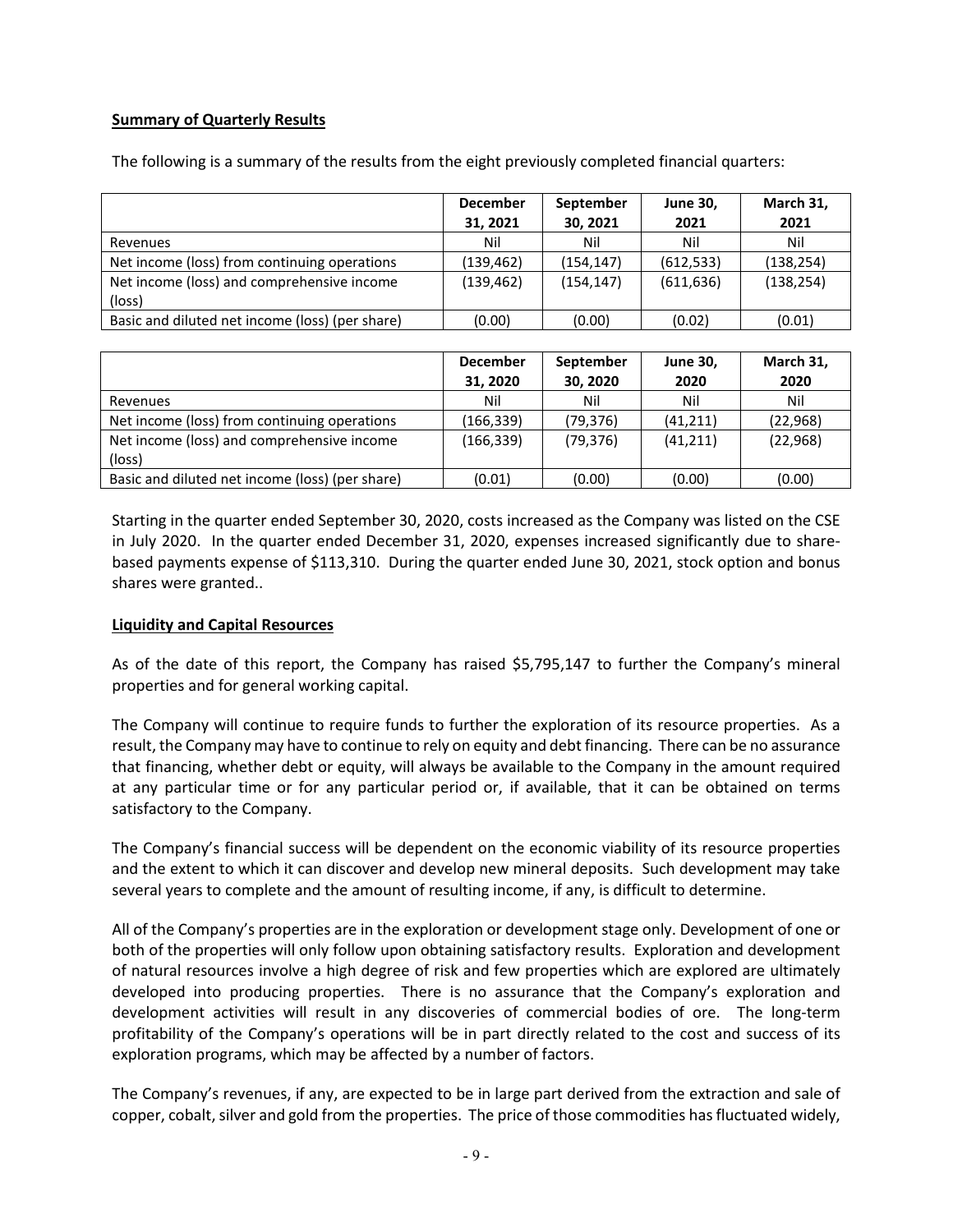particularly in recent years, and is affected by numerous factors beyond the Company's control such as international, economic and political trends, expectations of inflation, currency exchange fluctuations and interest rates.

As at December 31, 2021, the Company has total assets of \$2,864,660 (September 30, 2021: \$3,041,059). The primary assets of the Company are cash of \$1,338,612 (September 30, 2021: \$1,528,966), exploration and evaluation assets of \$1,343,821 (September 30, 2021: \$1,307,716), prepaid expenses of \$41,362 (September 30, 2021: \$72,499), reclamation bonds of \$25,500 (September 30, 2021: \$25,500), promissory notes of \$81,970 (September 30, 2021: \$81,970), and sales tax and other receivables of \$33,395 (September 30, 2021: \$24,408). The Company has no long-term liabilities and has working capital of \$1,377,984 (September 30, 2021: \$1,522,051) as at December 31, 2021.

*Cash Provided Used In Operating Activities:* Cash used in operating activities during the three months ended December 31, 2021 was \$185,749, compared with \$16,041 used in operating activities during the three months ended December 31, 2020. Cash was mostly spent on transfer agent and filing fees, administration fees, legal fees, salaries and consulting fees, and promissory notes.

*Cash From Financing Activities:* Total cash from financing activities during the three months ended December 31, 2021 was \$63,000 provided from the exercise of warrants (2020: \$nil) and \$31,500 used of share subscriptions received (December 31, 2020: \$nil).

*Cash Used in Investing Activities:* Total cash used in investing activities during the three months ended December 31, 2021 was \$36,105, compared to \$7,483 used during the three months ended December 31, 2020, all spent on the exploration and development of its mineral properties.

#### **Transactions with Related Parties**

During the three months ended December 31, 2021 and 2020, the Company incurred the following transactions with officers or directors of the Company or companies with common directors:

|                                               | Three months ended December 31, |         |
|-----------------------------------------------|---------------------------------|---------|
|                                               | 2021                            | 2020    |
| Key management compensation*                  | S                               |         |
| Exploration and evaluation asset expenditures |                                 | 6,750   |
| Wages to key management                       | 40,500                          | 750     |
| Administrative fees                           | 37,500                          | 40,000  |
| Share-based payments                          |                                 | 87,837  |
| Advertising                                   | 37,500                          |         |
| Total                                         | 115,500                         | 135,337 |

\* Key management includes those persons having authority and responsibility for planning, directing and controlling the activities of the Company, directly or indirectly, including the Company's executive officers and certain members of its Board of Directors.

On June 11, 2021, the Company granted 1,920,000 bonus shares to two directors. The bonus shares will be subject to the standard four month plus one day hold period. Per Canada Revenue Agency requirements, all related payroll taxes for the bonus shares were due on July 15, 2021. The Company has paid the payroll taxes of \$81,970 due by the directors and issued them promissory notes for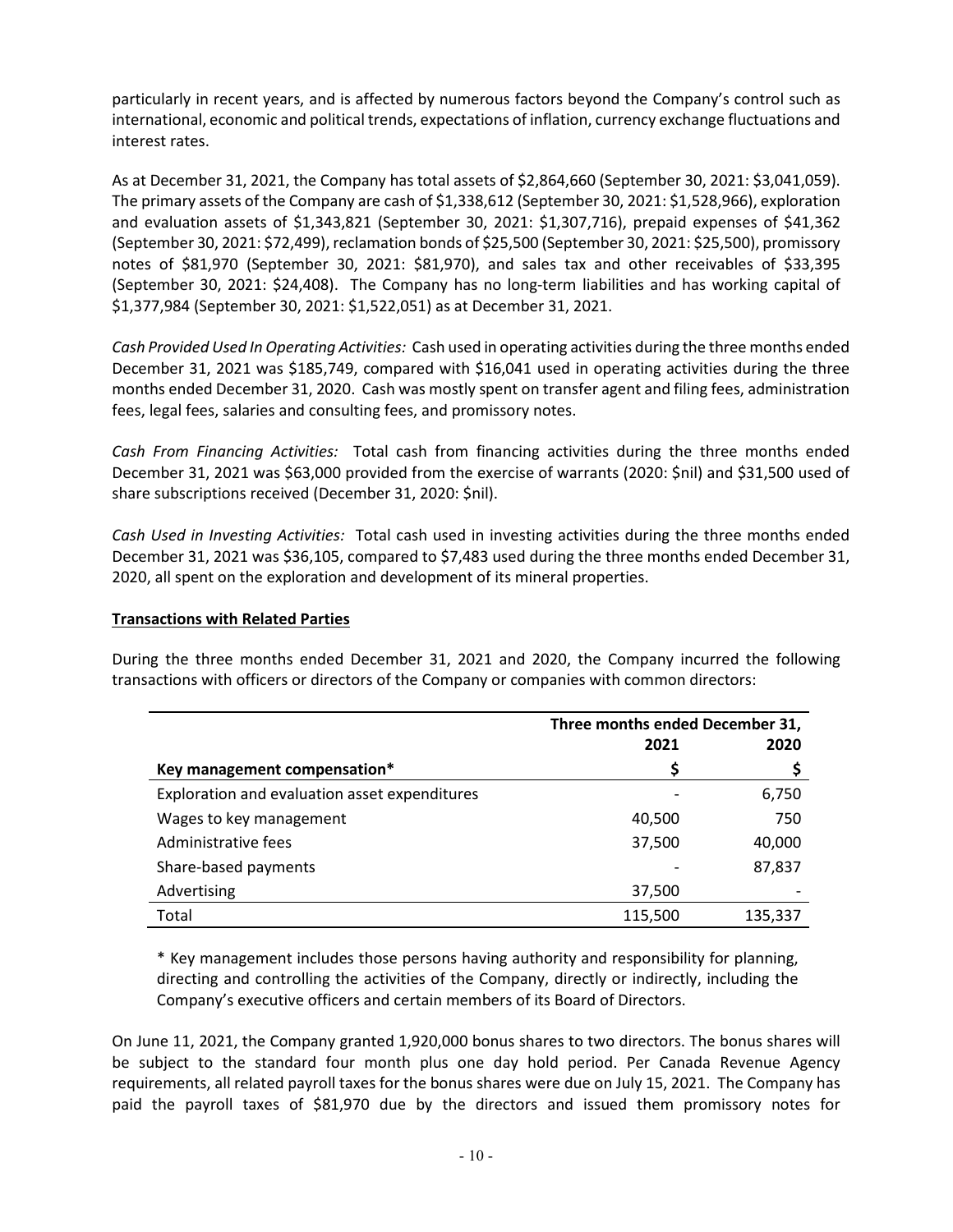reimbursement of these taxes at a later date. The shares are in recognition of the extensive work performed in completing the Company's recent financing as well as increasing the Company's land position

As at December 31, 2021, there was \$18,415 (September 30, 2021: \$17,912) due to related parties of the Company.

Zimtu is a company with common directors and management. Zimtu provides key management services to the Company and as of December 31, 2021 holds 14% (September 30, 2021 – 14%) of the Company's shares. On August 1, 2020, the Company entered into a twelve-month Management Services Agreement ("Agreement") with Zimtu. Under the terms of the Agreement, Zimtu will provide the Company with administrative and managerial services, including corporate maintenance, continuous disclosure services, rent, and office space, at a rate of \$12,500 per month. On August 1, 2021, the Agreement was renewed for an additional twelve months. During the year ended September 30, 2021, additional administrative fees were incurred in connection to the private placement.

On October 1, 2021, the Company engaged Zimtu Capital Corp. to provide marketing services as part of a cooperative marketing program. In consideration, the Company will make 12 monthly payments of \$12,500.

The terms and conditions of these transactions with key management and their related parties were no more favourable than those available, or which might reasonably be expected to be available, or similar transactions to non-key management related entities on an arm's length basis.

These transactions are in the normal course of operations and have been valued in these financial statements at the exchange amount, which is the amount of consideration established and agreed to by the related parties. The amounts due to related parties are unsecured, non-interest bearing, and have no specific terms of repayment.

#### **Other MD&A Requirements**

#### Additional Disclosure for Venture Issuers without Significant Revenue

As the Company has not had significant revenue from operations in either of its last two financial years, the following is a breakdown of the material costs incurred:

|                                                    | <b>Year Ended</b> | Year ended    |
|----------------------------------------------------|-------------------|---------------|
|                                                    | September 30,     | September 30, |
|                                                    | 2021              | 2020          |
| Capitalized Exploration and Evaluation Asset Costs | \$1,307,716       | \$273,652     |
| <b>Capitalized Mining Rights</b>                   | \$nil             | \$nil         |
| <b>General and Administration Expenses</b>         | \$1,070,376       | \$159,499     |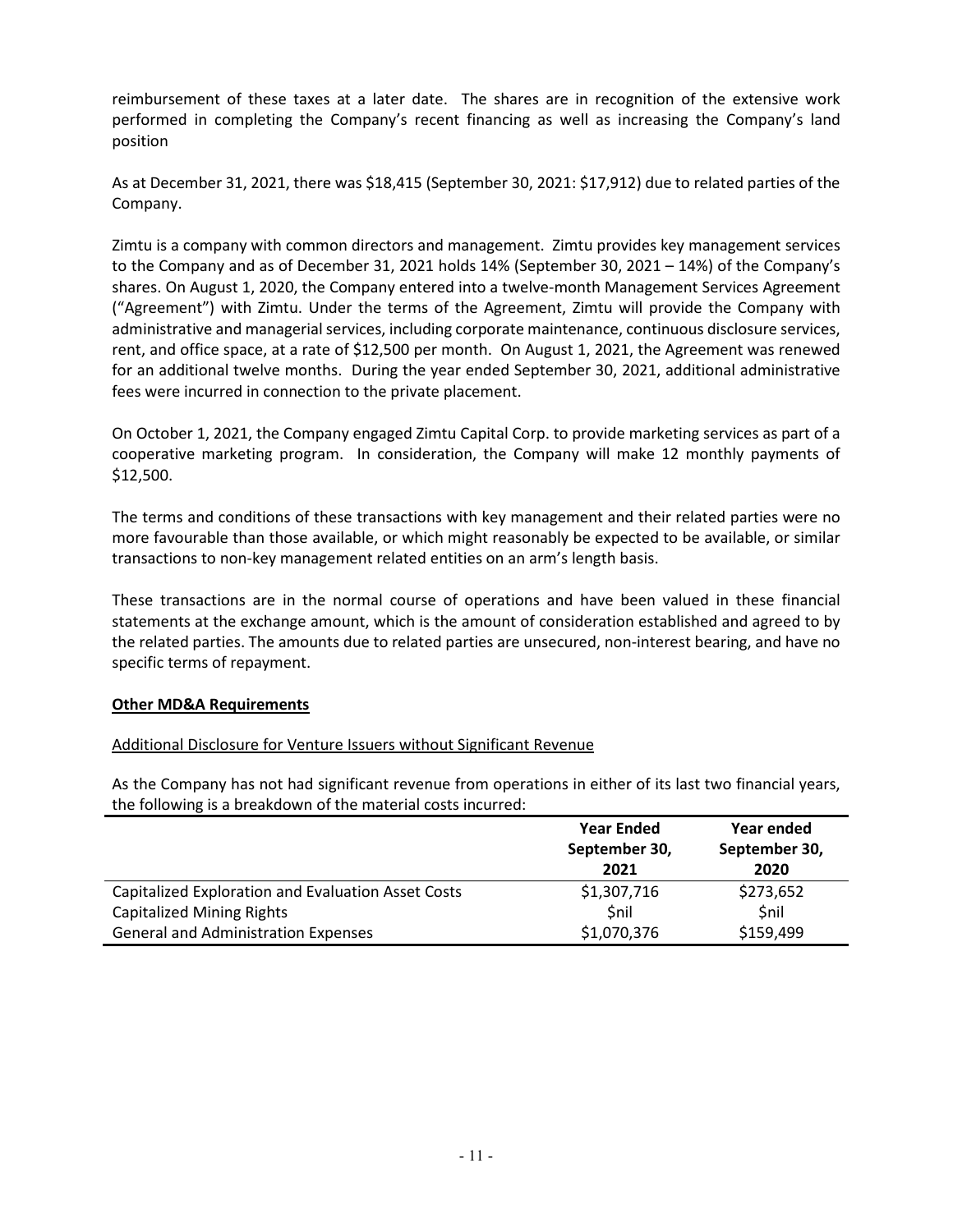#### Disclosure of Outstanding Share Capital

The following is a breakdown of the share capital of the Company, on an annual basis and the date of this report:

|                             | February 23, | December 31, | September 30, |
|-----------------------------|--------------|--------------|---------------|
|                             | 2022         | 2021         | 2021          |
| <b>Common Shares</b>        | 70,239,135   | 58,287,479   | 57,867,479    |
| <b>Stock Options</b>        | 2,460,000    | 3,635,000    | 3,635,000     |
| <b>Warrants</b>             | 17,803,807   | 15,264,959   | 15,684,959    |
| <b>Fully Diluted Shares</b> | 90,504,964   | 77,187,438   | 77,189,459    |

For additional details of outstanding share capital, refer to Notes 7 and 8 of the condensed interim financial statements for the three months ended December 31, 2021.

# **Global Risks**

In early 2020, there was a global outbreak of COVID-19 (coronavirus), which has had a significant impact on businesses through the restrictions put in place by the Canadian, provincial and municipal governments regarding travel, business operations and isolation/quarantine orders. At this time, it is unknown the extent of the impact the COVID-19 outbreak may have on the Company as this will depend on future developments that are highly uncertain and that cannot be predicted with confidence. These uncertainties arise from the inability to predict the ultimate geographic spread of the disease, and the duration of the outbreak, including the duration of travel restrictions, business closures or disruptions, and quarantine/isolation measures that are currently, or may be put, in place by Canada and other countries to fight the virus. The Company's ability to raise the additional capital required for Phase II may be affected by the current uncertainties of the global market.

#### **Industry and Economic Factors Affecting Performance**

As a mineral exploration and development company, Core's performance is affected by a number of industry and economic factors and exposure to certain environmental risks and regulatory requirements. These include metal prices, competition amongst exploration firms for attractive mineral properties, the interest of investors in providing high-risk equity capital to exploration companies, and the availability of qualified staff and equipment such as drilling rigs to conduct exploration.

#### **Competitive Conditions**

The mineral exploration industry is competitive, with many companies competing for the limited number of precious and base metals acquisition and exploration opportunities that are economic under current or foreseeable metals prices, as well as for available investment funds. Competition is also high for the recruitment of qualified personnel and equipment. Significant and increasing competition exists for mineral opportunities in the Province of British Columbia. There are a number of large established mineral exploration companies in British Columbia with substantial capabilities and greater financial and technical resources than the Company.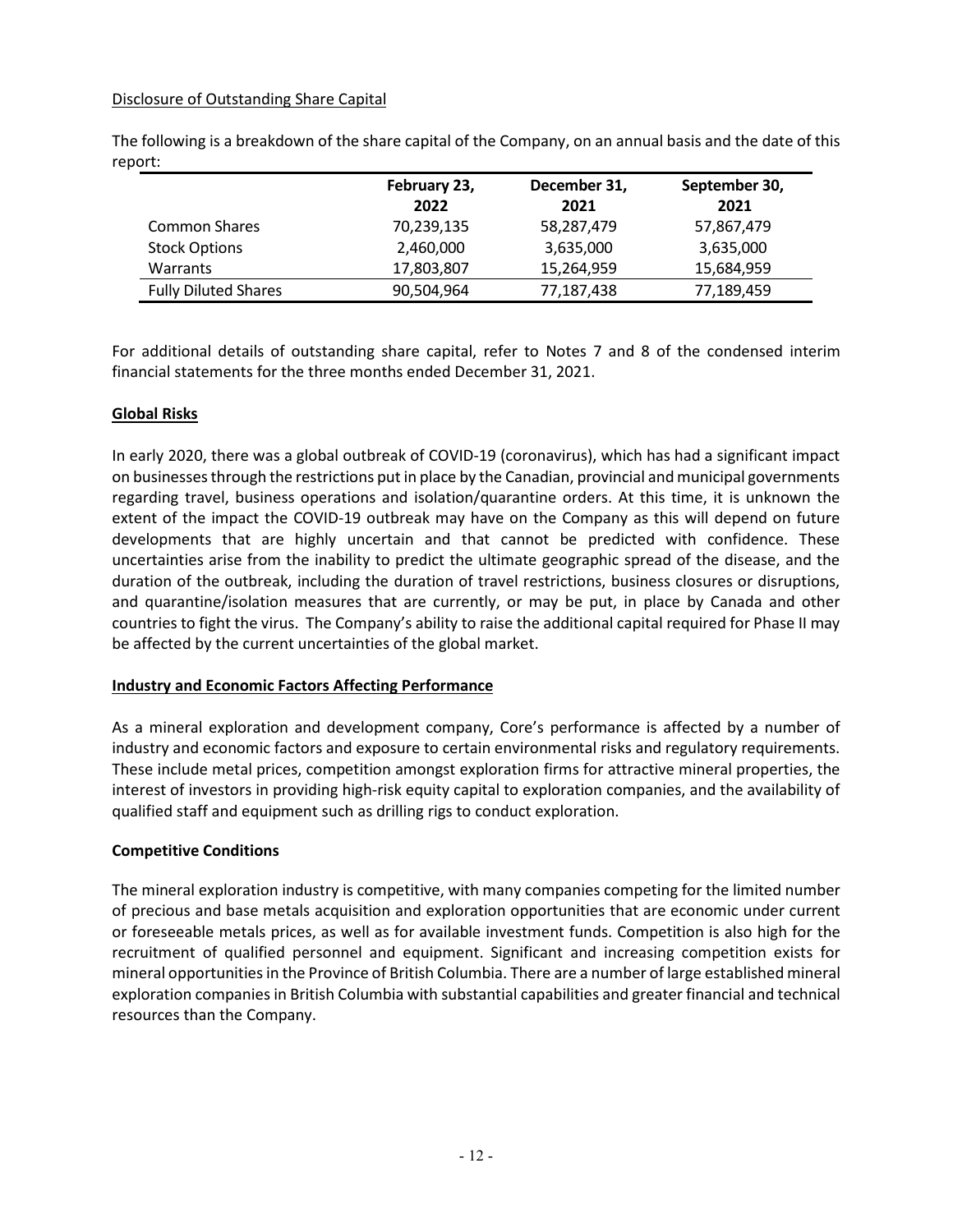#### **Government Regulation**

Mining operations and exploration activities are subject to various laws and regulations which govern prospecting, development, mining, production, exports, taxes, labour standards, occupational health, waste disposal, protection of the environment, mine safety, hazardous substances and other matters.

#### **Environmental Regulation**

The Company's mineral exploration activities are subject to various federal and provincial laws and regulations governing protection of the environment. In general, these laws are amended often and are becoming more restrictive.

#### **Other Property Interests and Mining Claims**

The Company may in the future acquire new mineral exploration properties or interests but has not entered into any agreements to acquire such properties or interests other than the Blue Property and the Silver Lime Property.

## **Trends**

As a junior mining issuer, the Company is subject to the cycles of the mineral resource sector and the financial markets as they relate to junior companies.

The Company's financial performance is dependent upon many external factors. Both prices and markets for metals are volatile, difficult to predict and subject to changes in domestic and international, political, social and economic environments. Circumstances and events beyond its control could materially affect the financial performance of the Company.

#### **Forward Looking Statements**

This Management Discussion & Analysis may contain forward-looking information and is subject to a variety of risks and uncertainties and other factors that could cause actual events or results to differ from those projected in the forward-looking statements.

*Readers can identify many of these statements by looking for words such as "believes", "expects", "will", "intends", "projects", "anticipates", "estimates", "continues" or similar words or the negative thereof.* 

Forward-looking information is based on the opinions and estimates of management and its consultants at the date the information is given. It is subject to a variety of risks and uncertainties and other factors that could cause actual events or results to differ materially from those projected in the forward-looking information*.* The information is based on reasonable assumptions which include but are not limited to those regarding actual costs for mining and processing and their impact on the cut-off grade established, actual capital costs, forecasts of mine production rates, the timing and content of upcoming work programs, geological interpretations, potential process methods and mineral recoveries, the availability of markets for the products produced, market pricing for the products produced, etc.

Factors that could cause actual results to differ materially from those in forward-looking statements include market prices for metals, the conclusions of detailed feasibility and technical analyses, lower than expected grades and quantities of resources, mining rates and recovery rates and the lack of availability of necessary capital, which may not be available to the Company on terms acceptable to it or at all.